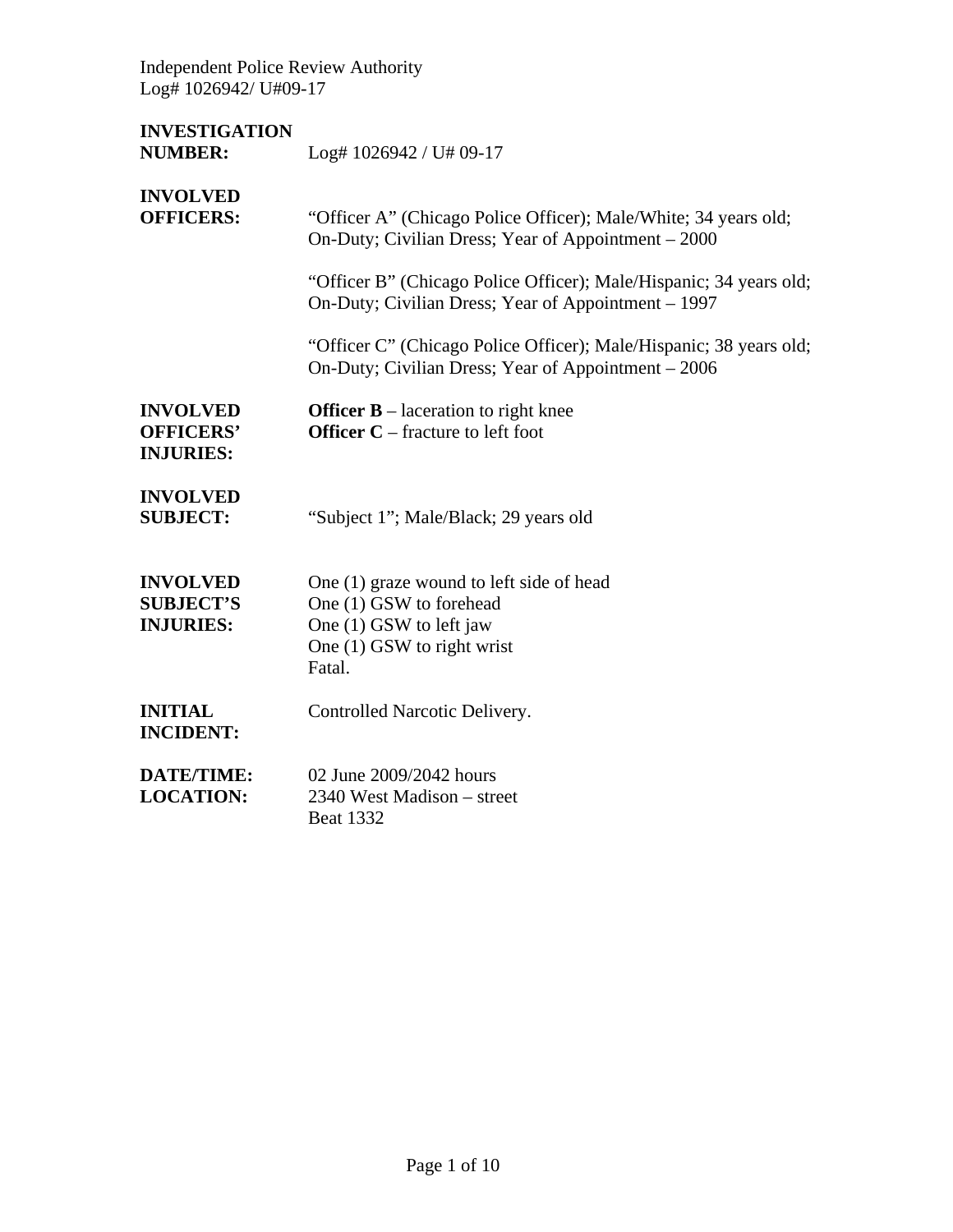## **Summary of Incident**:

 $\overline{a}$ 

On 02 June 2009, Officers from Unit 189 Narcotics Division (teams 6215, 6215A, 6215B, 6215C, 6215E, 6215F, 6260A, 6260F) were conducting an ongoing narcotics investigation relative to a controlled narcotic delivery. The investigation involved a predetermined agreed delivery of a large amount of MDMA (ecstasy). The delivery was arranged with the cooperation of a Confidential Informant (C/I) and the location of the delivery was 2340 West Madison Avenue (Walgreen's Parking Lot). The C/I provided the description of the vehicle and physical description (including clothing) of the "target" of the delivery, now identified as Subject 1. The members of the team were assigned as Enforcement Officers and Surveillance Officers. Once the vehicle of Subject 1 entered the location, the Enforcement officers were notified and instructed to conduct a traffic stop. Officers A and C approached Subject [1](#page-1-0)'s vehicle.<sup>1</sup> Subject 1 put his vehicle in reverse in an attempt to flee and ran over the left foot of Officer C in the process. Subject 1's vehicle continued in reverse at a high rate of speed and struck the vehicle of Officers B and  $D<sup>2</sup>$  $D<sup>2</sup>$  $D<sup>2</sup>$  Officer D, who had exited his vehicle to assist the members of his team, was forced to "dive" back into his vehicle to avoid being struck by Subject 1's vehicle. Subject 1's vehicle continued in reverse until it (Subject 1's vehicle) struck a pole. Officers A and C, who continued their foot pursuit of Subject 1 announced their office, gave Subject 1 verbal commands to exit the vehicle, with their weapons drawn. At this point, Subject 1 "revved" the engine of his vehicle and drove his vehicle in the direct path of Officers A, C, and D, who had no means of escape.<sup>[3](#page-1-2)</sup> At this point, in fear of the death or great bodily harm to Officers A, B, C, and D discharged his weapon one (1) time. Officers A and C in fear of their own life, the safety of each other, the safety of their teammates and the safety of citizens in the parking lot, to stop the threat discharged their weapons, seven (7) and nine (9) times respectively. Subject 1's vehicle continued forward, striking the vehicle of Officers B and D and a pole. The officers approached Subject 1's vehicle and removed the key from the ignition. Medical assistance was requested for Subject 1 who appeared to be injured. The scene was secured and proper notifications were made.

 It should be noted that no Roundtable Panel was conducted post incident as the incident required further investigation prior to taking any compelled statements.

<span id="page-1-0"></span><sup>&</sup>lt;sup>1</sup> During the course of this investigation, Officer A was promoted to the rank of Sergeant. Based on Officer A's rank at the time of this incident and for the purposes of this report Officer A will be identified as "Officer A."

<span id="page-1-1"></span> $2^{2}$  During the course of this investigation, Officer B was promoted to the rank of Sergeant. Based on Officer B's rank at the time of this incident and for the purposes of this report Officer B will be identified as "Officer B."

<sup>&</sup>lt;sup>3</sup> Officer D was able to "dive" back into his police vehicle a second time to avoid being struck by Subject

<span id="page-1-2"></span><sup>1&#</sup>x27;s vehicle. Subject 1's vehicle struck the police vehicle of Officers Andaverde and Elstner before it struck a second pole and came to stop.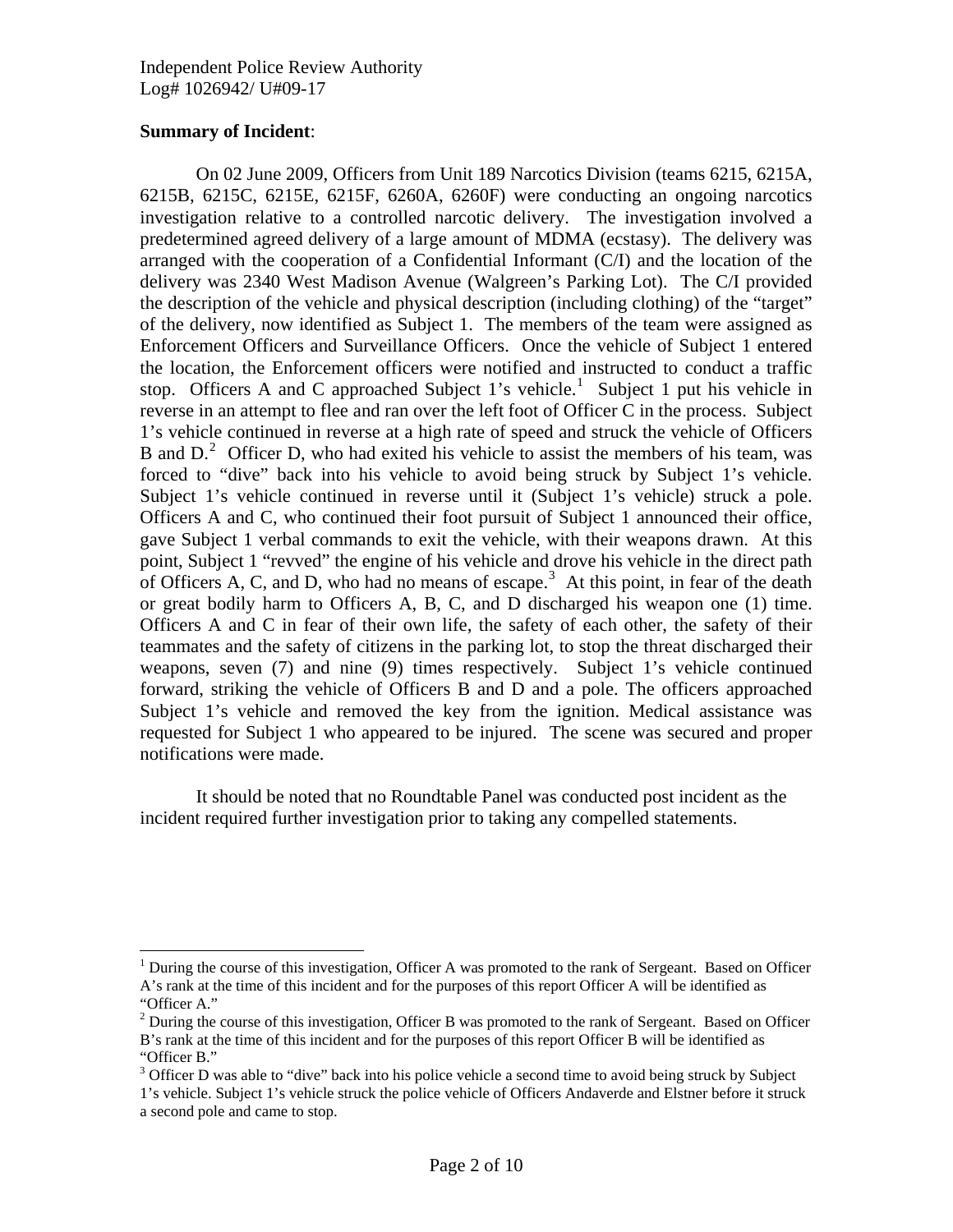## **Investigation:**

 $\overline{a}$ 

 During the course of this investigation, [Female Person] as Special Administrator of the Estate of Subject 1 filed Civil Suit 2009 L 13075. On 12 October 2012, the Civil Suit was Voluntarily Dismissed.<sup>[4](#page-2-0)</sup>

 Attempts to interview **Involved Subject 1** post incident were met with negative results. Medical Personnel from Stroger Hospital related that Subject 1 sustained multiple gun shot wounds and that his prognosis for recovery was poor. Subject 1 had minimal brain wave activity and was unable to communicate/breathe of his own accord as he was on a ventilator. Subject 1 expired on 05 September 2009.

 The **Chicago Fire Department (CFD) Ambulance Report** for Subject 1 indicates that he was transported to Stroger Hospital for treatment of multiple gunshot wounds. Advanced Life Support (ALS) efforts were initiated, and Cardio Pulmonary Resuscitation (CPR) started.

 In her **Report of Postmortem Examination** of Subject 1 (58 Sep 2009) **Assistant Medical Examiner Doctor A.** opined that Subject 1's cause of death on 05 September 2009, was sepsis due to anoxic encephalopathy due to multiple gunshot wounds. Doctor A ruled the Manner of Death as Homicide.

 The **Department Reports** relative to Subject 1 (CB 17583694/RD HR354694) indicate that during a narcotics investigation information was received that identified a black male subject driving a four (4) door Ford Taurus now known to be Subject 1 was to deliver three hundred (300) Ecstasy pills to the location of 2340 West Madison Avenue. Surveillance was established by the members of the 6215 Narcotics Team. When Subject 1's vehicle was observed at the location, the officers assigned to enforcement broke surveillance by approaching Subject 1 and announcing their office. Subject 1 upon observing Officer C approach placed his vehicle in reverse and struck/drove over the foot of Officer C. Subject 1 continued his attempt to flee (in reverse) and struck the vehicle of Officers B and  $D<sup>5</sup>$  $D<sup>5</sup>$  $D<sup>5</sup>$ . Subject 1 then placed his vehicle in drive and purposely drove in the path of Officers A and C at which time Officers A, B, and C discharged their weapons. The proper notifications were made. Emergency Medical Services were requested. The scene was secured. The involved officers' weapons were turned over to the forensic services division, inventoried and sent to the Illinois State Police (ISP) Forensic Laboratory for testing. The fired cartridge cases and fired bullets recovered from the scene as well as the suspect narcotics recovered from Subject 1's vehicle were inventoried and sent to ISP for testing. Photographs were taken of the scene, involved vehicles, involved parties, and recovered evidence

<span id="page-2-0"></span><sup>&</sup>lt;sup>4</sup> There is no evidence to suggest that Civil Suit 2009 L13075 was settled by the Department of Law and/or any monies paid by the City of Chicago. Based on the facts of this investigation, the claims by [Female Person] are without merit. (Att. 86).

<span id="page-2-1"></span> $<sup>5</sup>$  Officer B sustained an injury to his knee and Officer D sustained an injury to his neck/shoulder.</sup>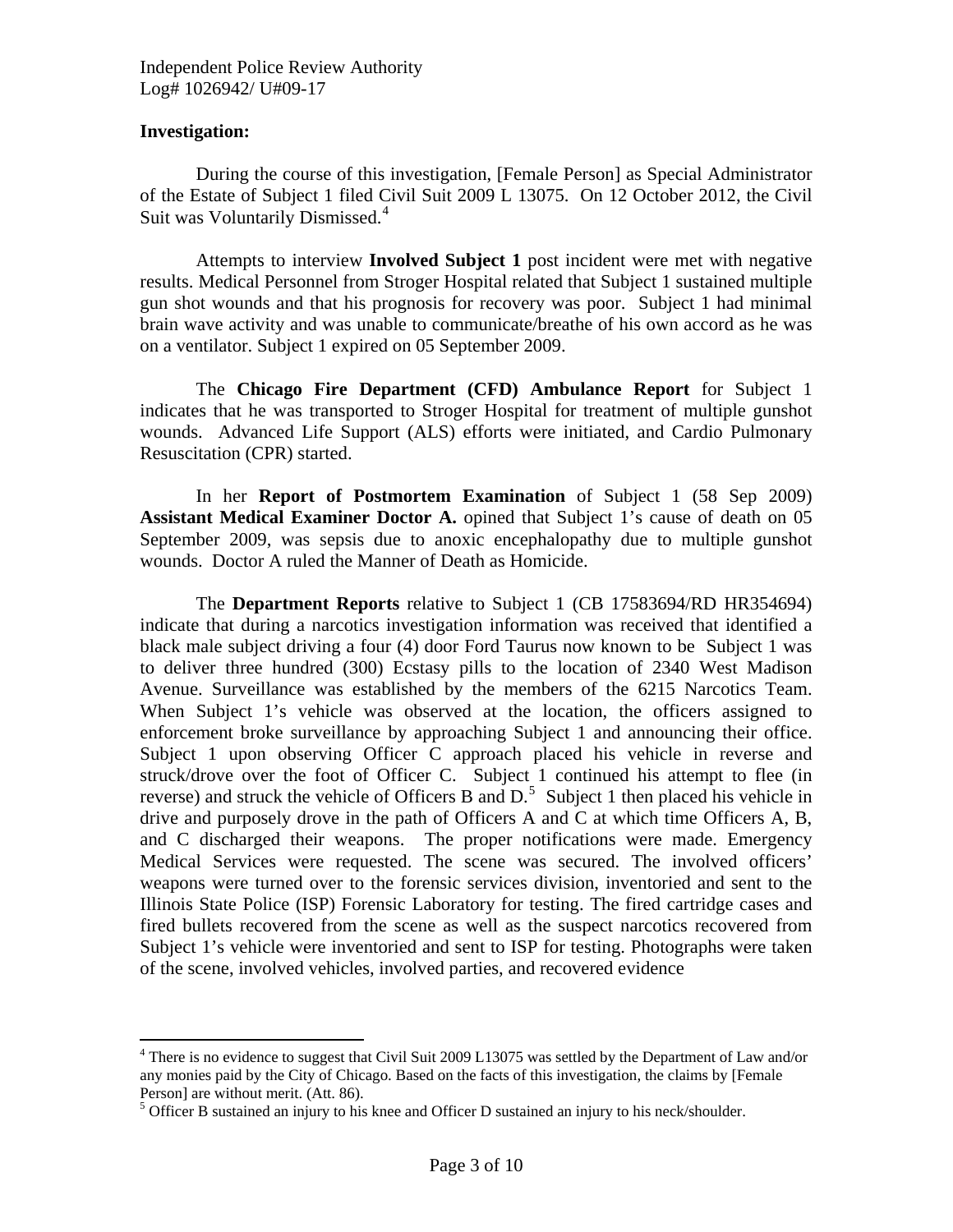Independent Police Review Authority Log# 1026942/ U#09-17

Detective Division Personnel went to Stroger Hospital to ascertain the injuries sustained by Subject 1. Medical Personnel reported that Subject 1 sustained a graze wound to the left side of the head, a gun shot wound to the left ear, gun shot wound to the left side of the jaw and a gun shot wound to the right wrist. $6$ 

 Detective Division Personnel canvassed the area and interviewed multiple civilian witnesses, who heard gun shots but did not witness the incident.<sup>[7](#page-3-1)</sup>

 Multiple **canvasses** were conducted by IPRA, in the vicinity of the incident for the purpose of identifying witnesses. The canvasses were met with negative results.

**Walgreen's Employees** working on the date and time of the incident were contacted by IPRA, for the purpose of identifying witnesses. None of the employees observed the incident.

 Attempts to identify **additional witnesses** i.e. tenants in the 2237 and 2240 West Madison Avenue Buildings, employees of McDonald's Restaurant located at 23 North Western Avenue, and Walgreen's Drug Store located at 2340 West Madison Avenue, were met with negative results.

 The **Evidence Technician (E.T.) Photographs, Video of the Scene and Related Crime Scene Processing Reports** generated under RD # HR354932 were obtained.

 The **Office of Emergency Management and Communications (OEMC) Radio transmissions and related Event Queries** for this incident were obtained. OEMC was notified of the weapons discharge and Emergency Medical Service (EMS) was requested to the location. $8<sup>8</sup>$  $8<sup>8</sup>$ 

 The **Security Video footage** from **Walgreen's** located at 2340 West Madison Avenue was obtained but provides no evidentiary value. The video footage is for the interior of the store as there are no exterior cameras.

 The **Security Video footage** from **McDonald's Restaurant** (23 North Western Avenue was obtained but contains no evidentiary value. The video footage for the south parking lot area captures the McDonald's property only.

 On 12 August 2009, a **Trajectory Analysis** was performed on the vehicle driven by Subject 1 on the date of this incident. The purpose of the analysis was to ascertain if there was a violation of the Department's use of Deadly Force relative to firing at or into a moving vehicle. The trajectory rods were placed in the impact locations as allowed. A

<span id="page-3-0"></span><sup>&</sup>lt;sup>6</sup> Two (2) fired bullets were recovered one (1) from Subject 1's outer clothing and one from the ambulance floor.

<span id="page-3-2"></span><span id="page-3-1"></span> $<sup>7</sup>$  The citizens were contacted by IPRA to verify the accounts provided to Detective Division Personnel.</sup>

<sup>&</sup>lt;sup>8</sup> Attempts made by IPRA to contact OEMC callers were met with negative results.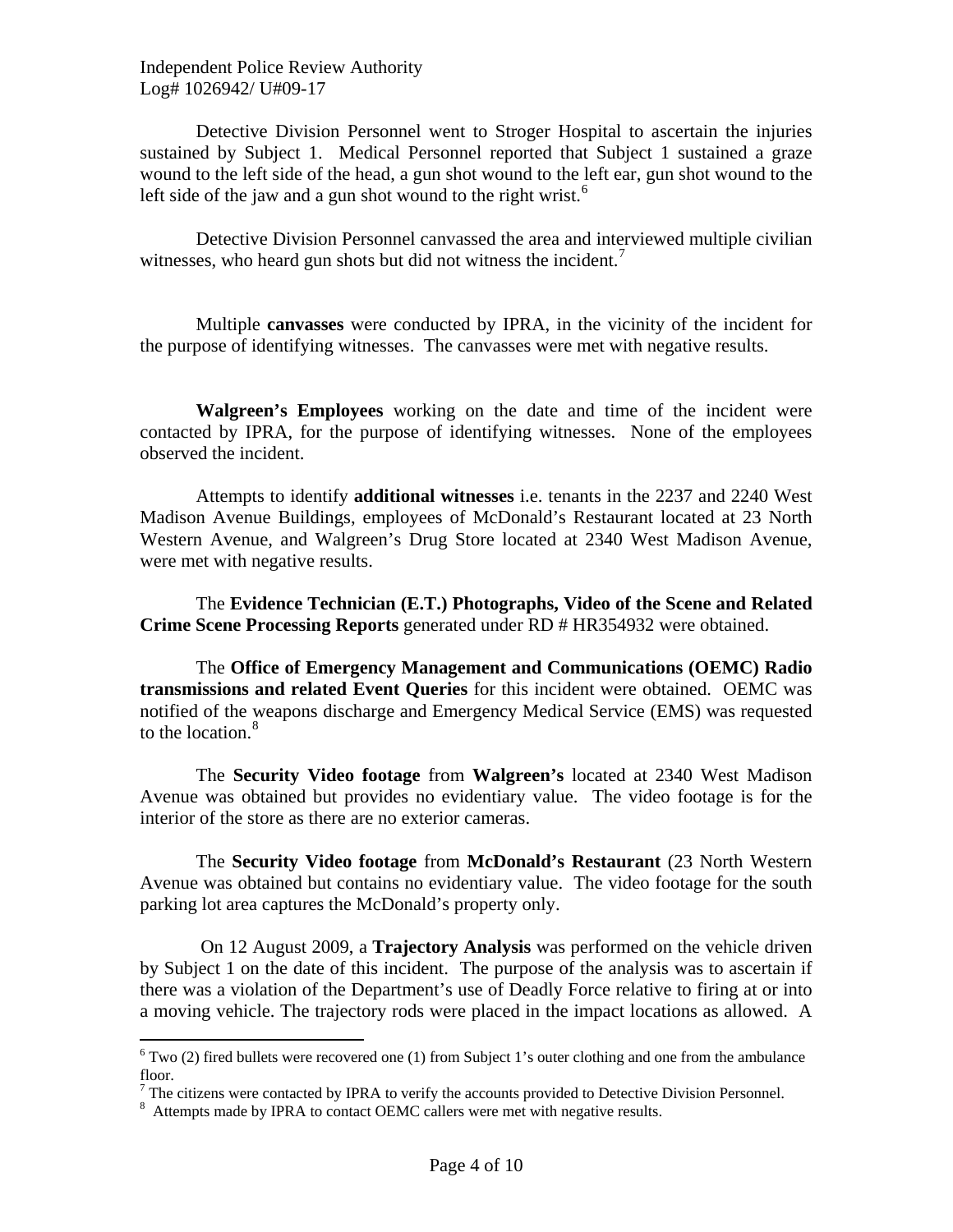Independent Police Review Authority Log# 1026942/ U#09-17

Leica Scan of the vehicle was conducted after the trajectory rod placement. The measurements of the trajectory rods were taken. The analysis results established no evidence to prove the Involved Officers fired at Subject 1's vehicle after the imminent threat of death or great bodily harm had passed. The analysis results did not establish the specific location of each of the Involved Officers when they fired and/or if there was a means of escape. While it is important to note that the angle measurements are  $+/-7$ °, none of the analysis results indicate that the Involved Officers fired at the vehicle after it passed.

 The **Illinois State Police (ISP) Division of Forensic Services Laboratory Reports** indicate that the fired evidence recovered came from the weapons of Officers A, B, and C. The weapons were examined; test fired and found to be in firing condition.

 The ISP Reports further indicate that the narcotics recovered from Subject 1's vehicle (11688645) were tested and found to Methamphetamine, Methorphan and Benzylpiperazine.<sup>[9](#page-4-0)</sup>

 The following accounts reflect information discerned to Detective Division Personnel and IPRA.

**CPD Sergeant 1** provided an account which was consistent with the Summary of Incident, Department Reports and Department Members on scene. CPD Sergeant 1, who was the Supervisor of the controlled narcotic delivery, detailed the positioning of the vehicles, surveillance officers and enforcement officers. CPD Sergeant 1 related that upon seeing Subject 1's vehicle enter the lot, the surveillance team alerted the enforcement team units. At this point, CPD Sergeant 1 drove his vehicle into the Walgreen's parking lot through the entrance near Western Avenue. Subject 1 was attempting to exit the parking lot through the same Western Avenue entrance. Subject 1's vehicle was now directly in front of CPD Sergeant 1's vehicle. Officer C, who was wearing a black vest with his Chicago Police Star clearly visible, approached the driver's side of Subject 1's vehicle on foot. Officer C repeatedly announced his office and gave Subject 1 verbal commands. Subject 1 did not comply. Subject 1 put his vehicle in reverse and drives southeastern at a high rate of speed. Officers A and C pursued Subject 1 on foot as they gave verbal commands. CPD Sergeant 1 drove his vehicle eastbound in the Walgreen's parking lot then turned southbound. CPD Sergeant 1 exited his vehicle and began to go in the direction of Officers A and C. CPD Sergeant 1 heard loud noises followed by gunshots. CPD Sergeant 1 observed Officers A and C standing in front of Subject 1's vehicle with their guns drawn and directing verbal commands. CPD Sergeant 1 observed that Subject 1 was wounded and attempted to render aid. CPD Sergeant 1 was informed that CFD has been notified and that assist units were en route. CPD Sergeant 1 observed damage to the vehicle of Officers B and D on the front passenger fender and passenger door. Officers A, B, and C informed CPD Sergeant 1 that they discharged their weapons. CPD Sergeant 1 secured the crime scene and ensured that the proper notifications were made.

 $\overline{a}$ 

<span id="page-4-0"></span><sup>&</sup>lt;sup>9</sup> Benzylpiperazine is a Federally controlled Schedule I substance.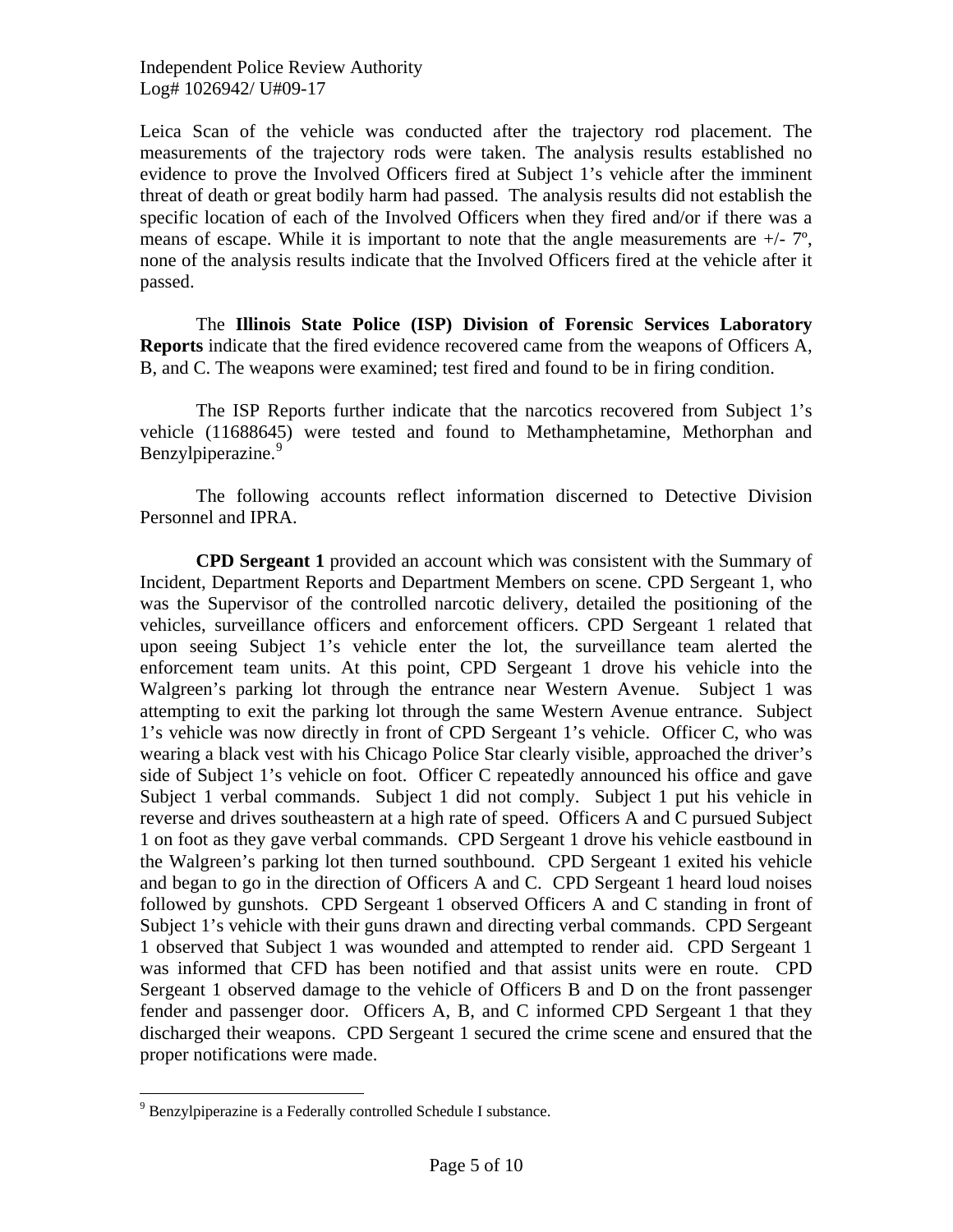$\overline{a}$ 

In his statement with IPRA on 16 October 2013, **Officer E** related an account of the incident consistent with the Summary of Incident, Department Reports and Department Members on the scene. Officers Shavers related that he did not witness the incident in its entirety. Officer E, who was assigned as the surveillance officer, observed Subject 1's vehicle traveling in reverse and Officer C running towards Subject 1's vehicle. Officer E heard several shots but did not know who fired the shots. Officer E then personally observed Officers A and C fire their weapons but could not provide the number of times fired by either. Officer E did not see what caused Officers A and C to fire their weapons as he was approximately forty to fifty (40-50) feet away when they (Officers A and C fired). Officer E did not fire his weapon.

 In his statement with IPRA on 16 October 2013, **Officer D** related an account of the incident consistent with the Summary of Incident, Department Reports, Department Members on scene and his deposition.<sup>[10](#page-5-0)</sup> Officers B and D, who were assigned as an enforcement unit positioned their vehicle east on Madison Avenue a short distance from the Walgreen's parking lot. Upon receiving notification that Subject 1 had arrived at the parking lot, Officer B drove the vehicle westbound on Madison Avenue and positioned the vehicle facing westbound on Madison Avenue, just short of the Walgreen's parking lot. Officer D observed Subject 1's vehicle driving in reverse in a southeastern direction as Officers A and C ran on foot in the direction of Subject 1's vehicle. Officer D exited his vehicle in an attempt to assist Officers A and C. Officer D heard one of the team members state words to the effect of "he's running," as he exited the vehicle. Upon exiting, Officer D observed that Subject 1's vehicle, which was in reverse, was coming directly towards him. Officer D, who described Subject 1's actions as "intentional," was forced to "dive" right back into the police vehicle on the passenger side to avoid being struck. Subject 1's vehicle struck the passenger door of the police vehicle. Officer D exited his vehicle and observed Officers A and C in front of Subject 1's vehicle. Officer D looked in the direction of Subject 1's vehicle, heard "loud engine noises" and observed Subject 1's vehicle was now headed forward towards him. Officer D, who was in fear of being struck by Subject 1's vehicle "dove" in his vehicle a second time, to avoid being struck. It was at that time that Officer D heard several gunshots but could not recall the number of rounds he heard. Officer D heard Officers A and C, who were in front of Subject 1's vehicle, shouting verbal commands. Officer D exited the police vehicle and went to the location of Subject 1's vehicle, which was against a light pole. Officer D observed Subject 1 to be injured. Officer D recalled that medical treatment was requested for Subject 1. Officer D sustained a neck injury as a result of this incident and was transported to Rush Medical Center via CFD Ambulance. Officer D related that Subject 1's actions led him to believe that he was going to be killed. Officer D related that the officers who fired their weapons did so for the safety of Officers A, C, and himself. Officer D did not fire his weapon.

<span id="page-5-0"></span><sup>&</sup>lt;sup>10</sup> Officer D was deposed on 04 October 2011 in regards to a civil lawsuit filed in the Circuit Court of Cook County , Law Division Number 09 L 13075.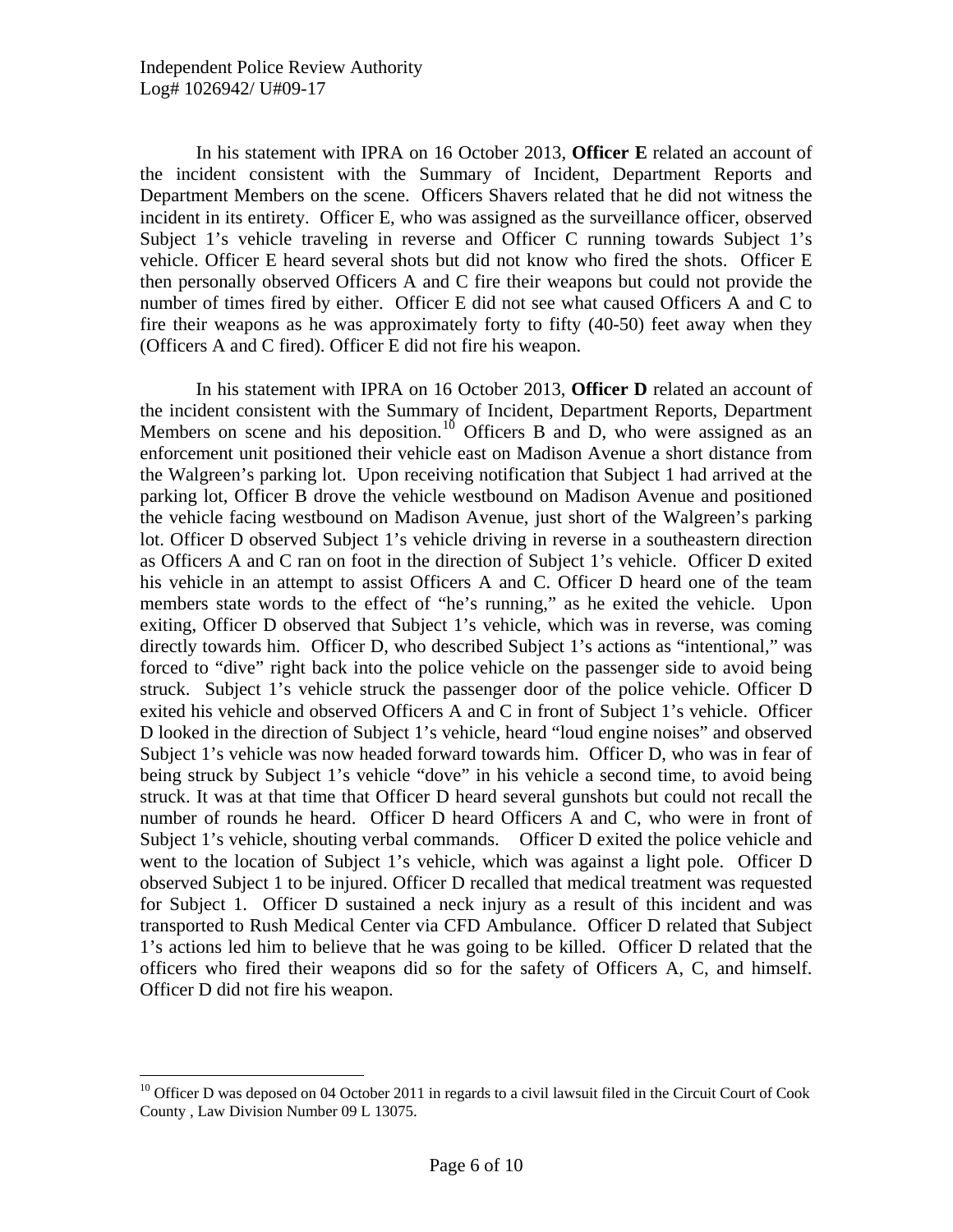The **Chicago Fire Department (CFD) Ambulance Report** for **Officer D**  indicates that he was transported to Rush Hospital with a complaint of low back pain.

 The **Tactical Response Report (TRR) of Officer A** identified Subject 1 as a Passive Resister (did not follow verbal direction), who progressed to an Active Resister (fled), escalated to an Assailant/Assault (imminent threat of battery), Assailant/Battery (attack with weapon) and Assailant/Deadly Force (use of force likely to cause death or great bodily harm/ weapon/vehicle). Officer A utilized member presence, verbal commands and firearm to subdue Subject 1. Officer A indicated that Subject 1 attempted to run him over with his vehicle. Officer A fired his Sig Sauer 228 seven (7) times and estimated his distance from Subject 1 to be five to seven (5-7) feet at time of discharge.

 The **Officer's Battery Report (OBR) of Officer A** indicates that Subject 1 attempted to strike him with his vehicle.

 In his statement with IPRA on 16 October 2013, **Involved Officer A** related an account of the incident consistent with the Summary of Incident, Department Reports, Department Members on scene and his deposition.<sup>[11](#page-6-0)</sup> Officer A, who was assigned as an enforcement officer, related that during the controlled buy, Subject 1 "started to move," (i.e. make good his escape). Officer A related that Officer C announced his office, ordered Subject 1 to exit the vehicle and advised Subject 1 that he was under arrest. Subject 1 put his vehicle in reverse and at a high rate of speed attempted to flee, striking Officer C in the process. Subject 1 then drove his vehicle backwards at a high rate of speed and struck the police vehicle of Officers B and D. Subject 1's vehicle continued backward and struck a large pole. Officers A and C, who began to approach the location of Subject 1 with the intent of placing Subject 1 into custody, were now in front of Subject 1's vehicle. Officer A heard Subject 1 "gun" the engine, as the vehicle "lunged" towards Officers A and C. Officer A estimated the distance of Officer C and himself to be within five (5) feet. Officer A recalled that he announced his office and ordered Subject 1 to stop the vehicle numerous times, but Subject 1 did not comply.<sup>[12](#page-6-1)</sup> It was at this point, that Officer A in fear of the safety of both Officer C and himself fired his weapon. Officer A did not recall the specific number of times he fired his weapon, but stated that he fired his weapon until he stopped the threat. Officer A described the positioning of Officer C and himself as that of a "fatal funnel," in that neither had any means of escape. Officer A recalled that during this incident his focus was on Subject 1. Officer A opined that Subject 1 was using his vehicle as weapon against Officer C and himself. Once Subject 1's vehicle came to a stop, Officer A approached. Officer A stated that his weapon was out when he approached the vehicle as felt the members of his team and himself were still in danger. Once it was determined that the threat of danger was eliminated and Subject 1 was observed to be injured, medical assistance was requested. Officer A was not injured as a result of this incident.

 $\overline{a}$ 

<span id="page-6-0"></span><sup>&</sup>lt;sup>11</sup> Officer A was deposed on 27 September 2011 in regards to a civil lawsuit filed in the Circuit Court of Cook County , Law Division Number 09 L 13075.

<span id="page-6-1"></span> $12$  Officer A related that while he and the members of his team were dressed in tactical gear, their attire contained multiple readily identifiable visible markers which established their identities as police officers.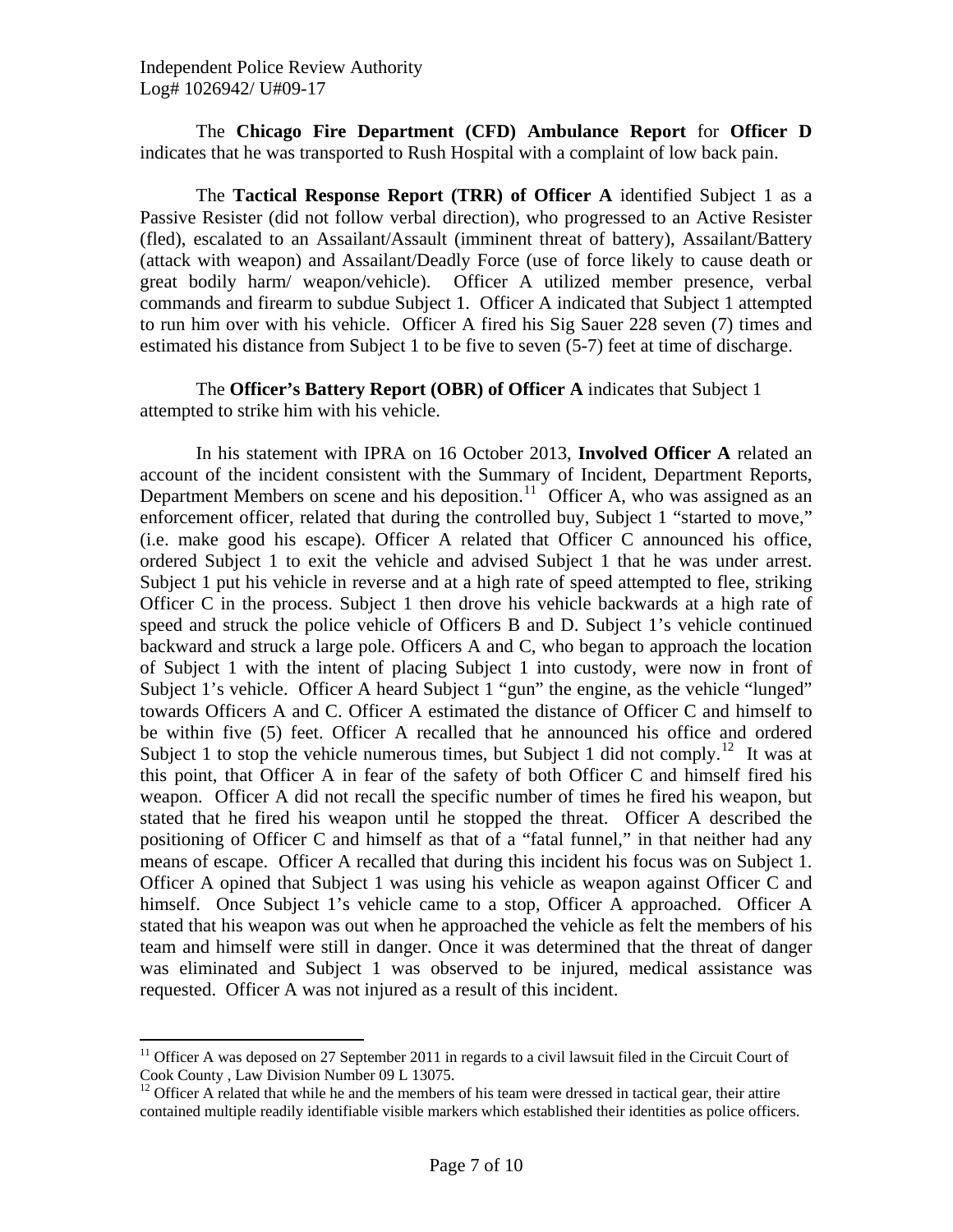$\overline{a}$ 

 The **Tactical Response Report (TRR) of Officer B** identified Subject 1 as a Passive Resister (did not follow verbal direction), who progressed to an Active Resister (fled), escalated to an Assailant/Assault (imminent threat of battery), Assailant/Battery (attack with weapon) and Assailant/Deadly Force (use of force likely to cause death or great bodily harm/ weapon/vehicle). Officer B utilized member presence, verbal commands and firearm to subdue Subject 1. Officer B indicated that Subject 1 attempted to run three (3) officers over with his vehicle. Officer B fired his Smith and Wesson 4583TSW one (1) time and estimated his distance from Subject 1 to be five to ten (5-10) feet at time of discharge.

 The **Officer's Battery Report (OBR) of Officer B** indicates that while Officer B was pursuing an offender he sustained a non-fatal major injury (broken bones/serious lacerations/internal injuries). Officer B sustained his injury when the Department vehicle that Officer B was seated in was struck by Subject 1's vehicle.

 In a statement with IPRA on 05 November 2013, **Involved Officer B** related an account of the incident which was consistent with the Summary of Incident, Department Reports and Department Members on the scene. Officer B related that on the date and time of this incident, he and Officer D were in their predetermined location awaiting the takedown signal when words to the effect of "he's running," came over the radio. Officer B, who was the driver officer, remained in the car while Officer D exited. At that point, Officer B observed Subject 1's vehicle driving in reverse at a fast speed in the direction of his vehicle with Officers A and C giving chase on foot. Officer D was able to get back in the vehicle before Subject 1's vehicle struck the Department vehicle of Officers B and D. After striking the vehicle of Officers B and D, Subject 1's vehicle struck a pole. Officers B and D exited their vehicle and attempted to approach Subject 1's vehicle. As Officer B approached Subject 1's vehicle, he (Officer B) heard the engine. Subject 1's vehicle then "screeched forward" in the direction of Officers A, C, and D. Upon seeing Subject 1's vehicle headed in the direction of Officers A, C, and D, Officer B related that he fired one (1) shot at Subject 1's vehicle. Officer B then heard several more gunshots. Officer B "ducked down" to remove himself from the line of fire. At that point, Officer B believed that Officer D was "crushed" between the two (2) vehicles as he (Officer B) did not know that Officer D was able to get back inside the vehicle and was out of harms way. Officer B fired one (1) shot as he was in fear of the safety of Officer D, who did not have a path of escape from Subject 1's vehicle from the location where Officer B was positioned. Officer B estimated the speed of Subject 1's vehicle to be approximately fifteen (15) miles per hour, with engine revving, and tires screeching. After Subject 1's vehicle struck the Department vehicle of Officers B and D a second time, it (Subject 1's vehicle) struck the pole for a second time. When Subject 1's vehicle stopped, several officers approached Subject 1's vehicle. Officer B recalled that when he put Subject 1's vehicle in park, he (Officer B) observed Subject 1 to be injured. One of the officers on the scene removed the keys from the ignition. An ambulance was requested to the scene. After firing his weapon, Officer B made the required notifications.<sup>[13](#page-7-0)</sup>

<span id="page-7-0"></span><sup>&</sup>lt;sup>13</sup> It should be noted that Officer B identified an error relative to the account of the narrative he provided to the Detectives post incident. The Case Report indicates that Officer D fired his weapon one (1) time. Officer B clarified that he fired one (1) shot not Officer D.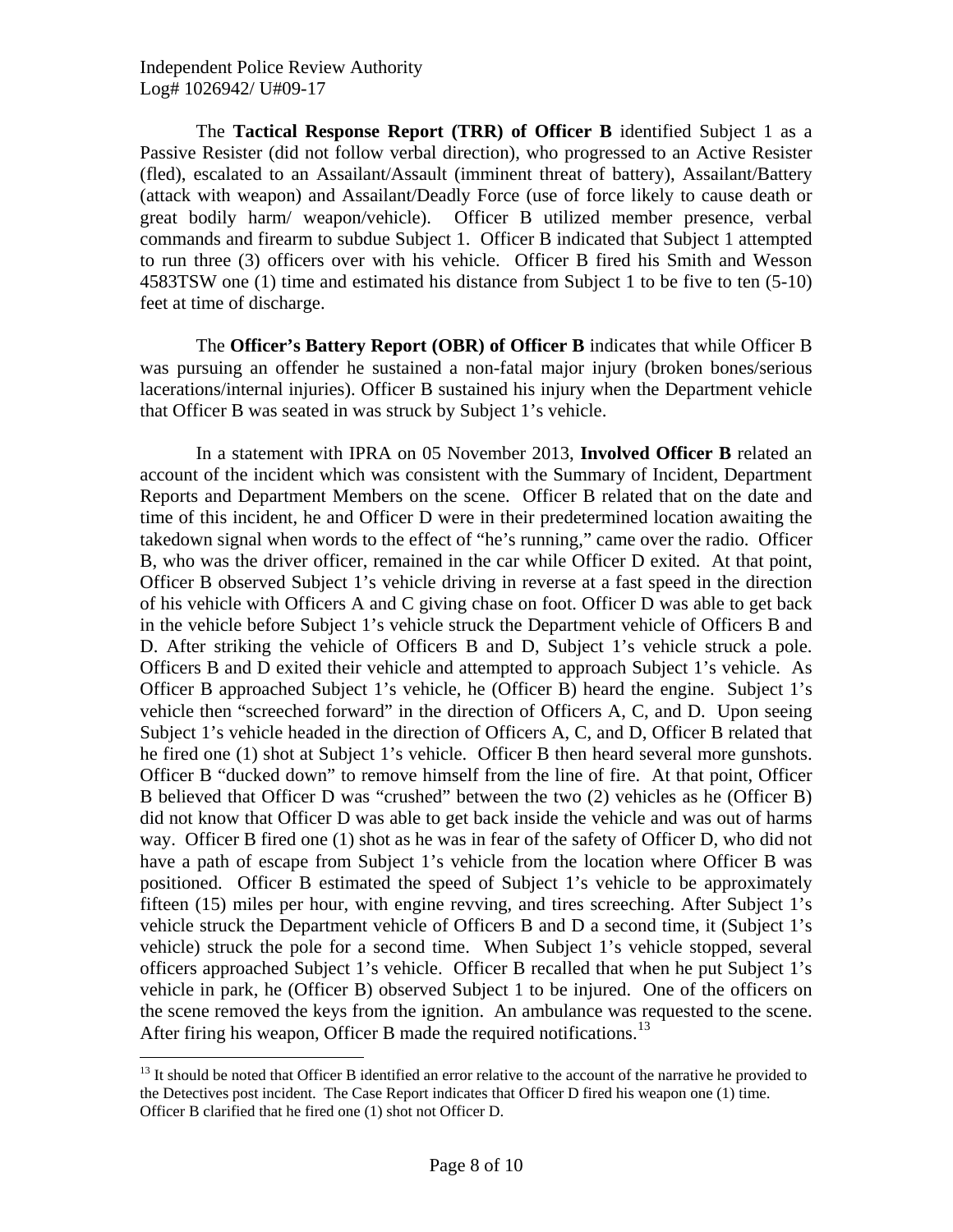The **Chicago Fire Department (CFD) Ambulance Report** for **Officer B**  indicates that he was transported to Rush Hospital with a complaint of right knee pain and laceration. Officer B informed ambulance personnel that a vehicle backed into the front right side quarter panel as he was attempting to exit from the front passenger side. Officer B struck his right knee and lower leg on the in car computer.

 The **Tactical Response Report (TRR) of Officer C** identified Subject 1 as a Passive Resister (did not follow verbal direction), who progressed to an Active Resister (fled), escalated to an Assailant/Assault (imminent threat of battery), Assailant/Battery (attack with weapon) and Assailant/Deadly Force (use of force likely to cause death or great bodily harm/ weapon/vehicle). Officer C utilized member presence, verbal commands and firearm to subdue Subject 1. Officer C indicated that Subject 1 attempted to run three (3) officers over with his vehicle. Officer B fired his Sig Sauer P220 nine (9) times and estimated his distance from Subject 1 to be zero to five (0-5) feet at time of discharge.

 The **Officer's Battery Report (OBR) of Officer C** indicates that while Officer B was pursuing an offender he sustained a non-fatal major injury (broken bones/serious lacerations/internal injuries). Officer C was struck by Subject 1's vehicle.

 In a statement with IPRA on 16 October 2013, **Involved Officer C** related an account of the incident which was consistent with the related Department Reports and Department Members on the scene. Officer C related that when he approached Subject 1's vehicle, he (Officer C) ordered him to turn off the vehicle, show his hands and exit the vehicle. Subject 1 did not comply, rather he put his vehicle reverse and drove over Officer C's left foot. Subject 1 continued his attempt to make good his escape by driving "recklessly" in reverse. Subject 1's vehicle struck the passenger door of the vehicle of Officers B and D. Officer D was forced to "jump" back into the vehicle to avoid being struck. After Subject 1's vehicle struck the vehicle of Officers B and D, it (Subject 1's vehicle) struck a pole. Officers A and C approached Subject 1's vehicle at which time Subject 1 drove directly towards Officers A and C. Officer C, who was in fear of his safety as well as the safety of Officers Elstner and O'Toole, fired his weapon. Officer C related that Subject 1 was trying to kill him with his vehicle. Officer C did not independently recall the number of times he discharged his weapon. Upon review of his TRR, Officer C stated that he discharged his weapon nine (9) times. Officer C stated that because of his location to Subject 1's vehicle, he had no means of escape, which is the reason he fired his weapon. Officer C related that prior to the discharge of his weapon, he ensured that neither Officer A nor Officer D would be in his line of fire. As a result of this incident, Officer C sustained a fracture to his left foot.

 The **Chicago Fire Department (CFD) Ambulance Report** for **Officer C**  indicates that he was transported to Rush Hospital with a complaint of left foot pain. Officer C informed ambulance personnel that his left foot was run over by the vehicle of the offender.